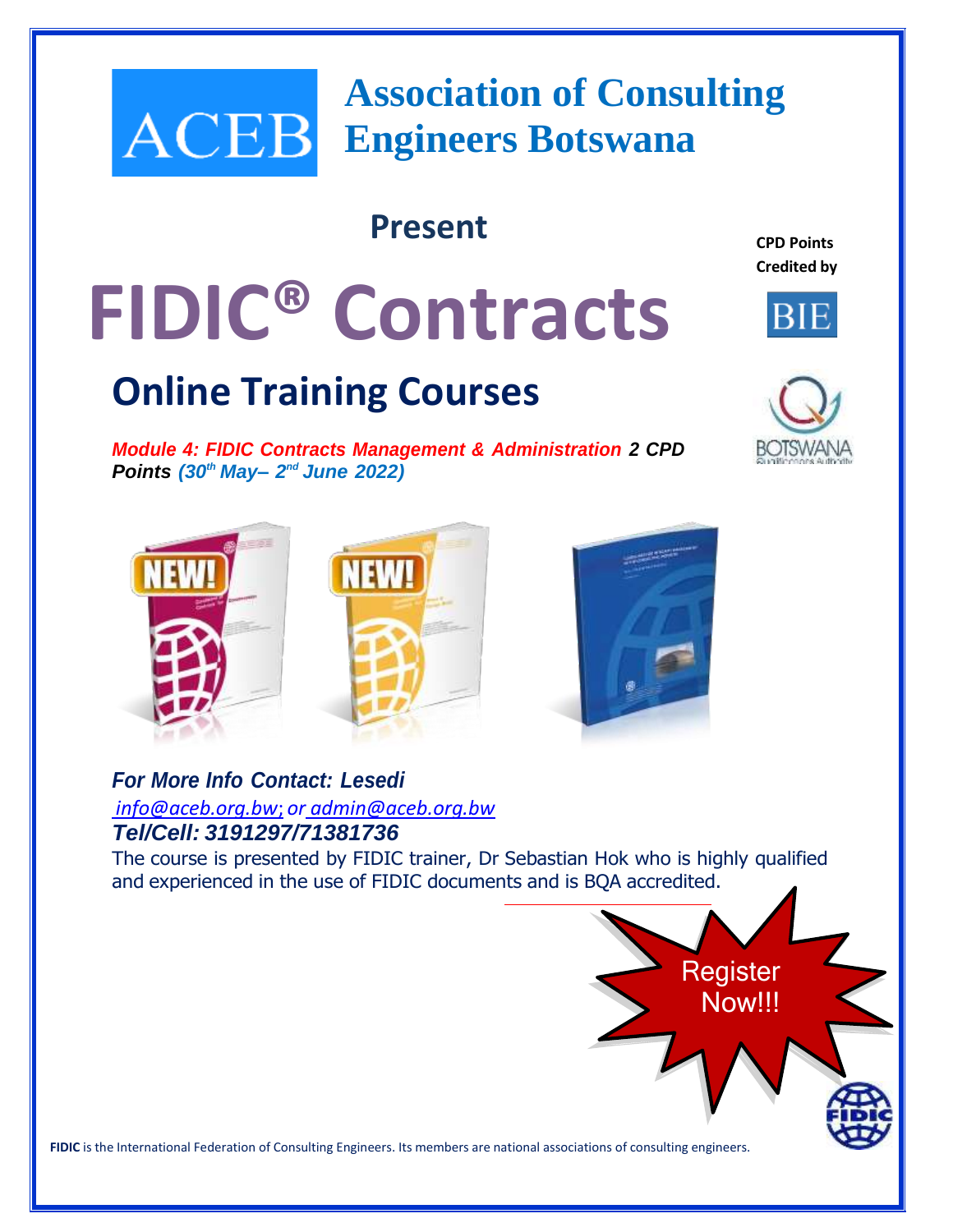# **COURSE info**

#### Module 4 - **Contract Management and Administration (1999/2017)**

*Ensuring that FIDIC contracts are managed and administered correctly and successfully.*

| Day 1                                          | Day 3                          |
|------------------------------------------------|--------------------------------|
| Introduction                                   |                                |
| Understanding FIDIC                            | Instructions                   |
|                                                | Variations                     |
| Break                                          |                                |
|                                                | <b>Break</b>                   |
| Start UP                                       |                                |
| Rights, Obligations & Responsibilities         | Possession of Site             |
|                                                | Workmanship-Inspection-Testing |
| Day 2                                          | Completion-Taking-Over-DNP     |
|                                                | Measurement & Evaluation       |
| <b>Best Practice</b>                           |                                |
| Recommended Contract Administration Procedures | Day 4                          |
| Authorities & Delegation of Authorities        |                                |
|                                                |                                |
|                                                | Payment Procedures             |
|                                                | Suspension                     |
| Break                                          | Termination                    |
| Owner Supplied Materials                       | <b>Break</b>                   |
| Communication & Documentation                  |                                |
| Programmes & Time Assessment                   | <b>Cost Escalation</b>         |
|                                                | Securities                     |
|                                                |                                |
|                                                | Design                         |

The FIDIC Golden Principles 2019 state that the implementation of properly prepared FIDIC contracts is as important as the proper preparation and drafting of FIDIC based tender dossiers. This practical training course or seminar, provided by accredited FIDIC trainers who are professional FIDIC experts with extensive international experience, explains and illustrates the practical use and management of the FIDIC Cons and FIDIC Conditions of Contract for Design & Build Projects from commencement to the completion of the Contract. The course or seminar is designed to help the participants have confidence in working with the FIDIC Red and Yellow Book, 2nd Edition 2017, bearing in mind that the core aim of the majority of the changes in FIDIC's 2017 contract updates is increased clarity and certainty. Consistent with the above, FIDIC has improved the contract provisions by making them more prescriptive and introducing step-by-step project management and procedural mechanisms in order to reduce the risk of disagreements regarding the interpretation of contractterms.

Contractor´s & Employer´s Claims

Case studies are included. The tutor provides detailed checklists to support the FIDIC procedures as well as extensive engineering & contractual work exercises.

This training has crucial importance for those who participate in the management and administration of FIDIC contracts including those financed from foreign sources (World Bank, ADB, JICA, etc.)

The training course provides the necessary knowledge for professionals as Government Ministries and Agencies, Private Sector Employers, Consulting Engineers, Contractors, Quantity Surveyors, Architects, Legal Advisers and all involved with the implementation and management of works contracts.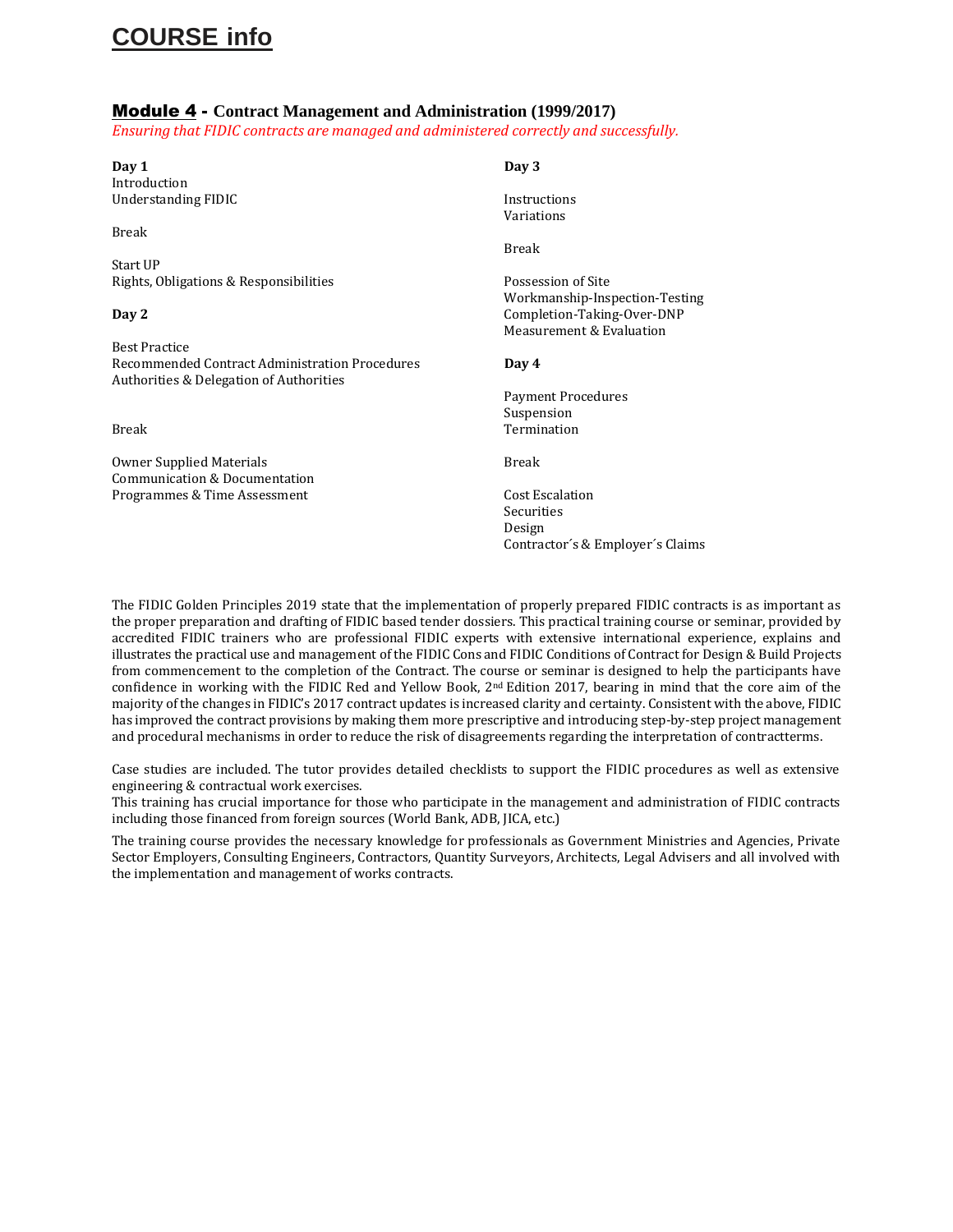

#### **ACEB - FIDIC TRAINING Association of Consulting Engineers Botswana COURSE SCHEDULE**



| May-June 2022                                                          |                                                    |                                                    |                                                    |                                                    |          |                      |
|------------------------------------------------------------------------|----------------------------------------------------|----------------------------------------------------|----------------------------------------------------|----------------------------------------------------|----------|----------------------|
| Sun                                                                    | Mon                                                | Tues                                               | Wed                                                | <b>Thurs</b>                                       | Fri      | Sat                  |
| 29th May                                                               | 30 <sup>th</sup> May                               | $31st$ May                                         | $1st$ June                                         | $2nd$ June                                         | 3rd June | 4 <sup>th</sup> June |
|                                                                        | <b>Module 4</b><br>Dr S. Hök                       | <b>Module 4</b><br>Dr S. Hök                       | Module 4<br>Dr S. Hök                              | <b>Module 4</b><br>Dr S. Hök                       |          |                      |
| <b>Morning</b><br><b>Session</b><br><b>Afternoon</b><br><b>Session</b> | 09:00a.m to<br>10:30a.m<br>14:30p.m to<br>16:00p.m | 09:00a.m to<br>10:30a.m<br>14:30p.m to<br>16:00p.m | 09:00a.m to<br>10:30a.m<br>14:30p.m to<br>16:00p.m | 09:00a.m to<br>10:30a.m<br>14:30p.m to<br>16:00p.m |          |                      |

# **COURSE FEES**

| Module                                                   | <b>Duration</b> |                     | (Before $20th$ May 2022) | (from $20th$ May 2022) |
|----------------------------------------------------------|-----------------|---------------------|--------------------------|------------------------|
| Module 4                                                 |                 | <b>ACEB Members</b> | 7.212.87                 | 8,078.42               |
| <b>FIDIC Contract Management &amp;</b><br>Administration | 4 days          | <b>Non-Members</b>  | 7.573.52                 | 8,482.34               |



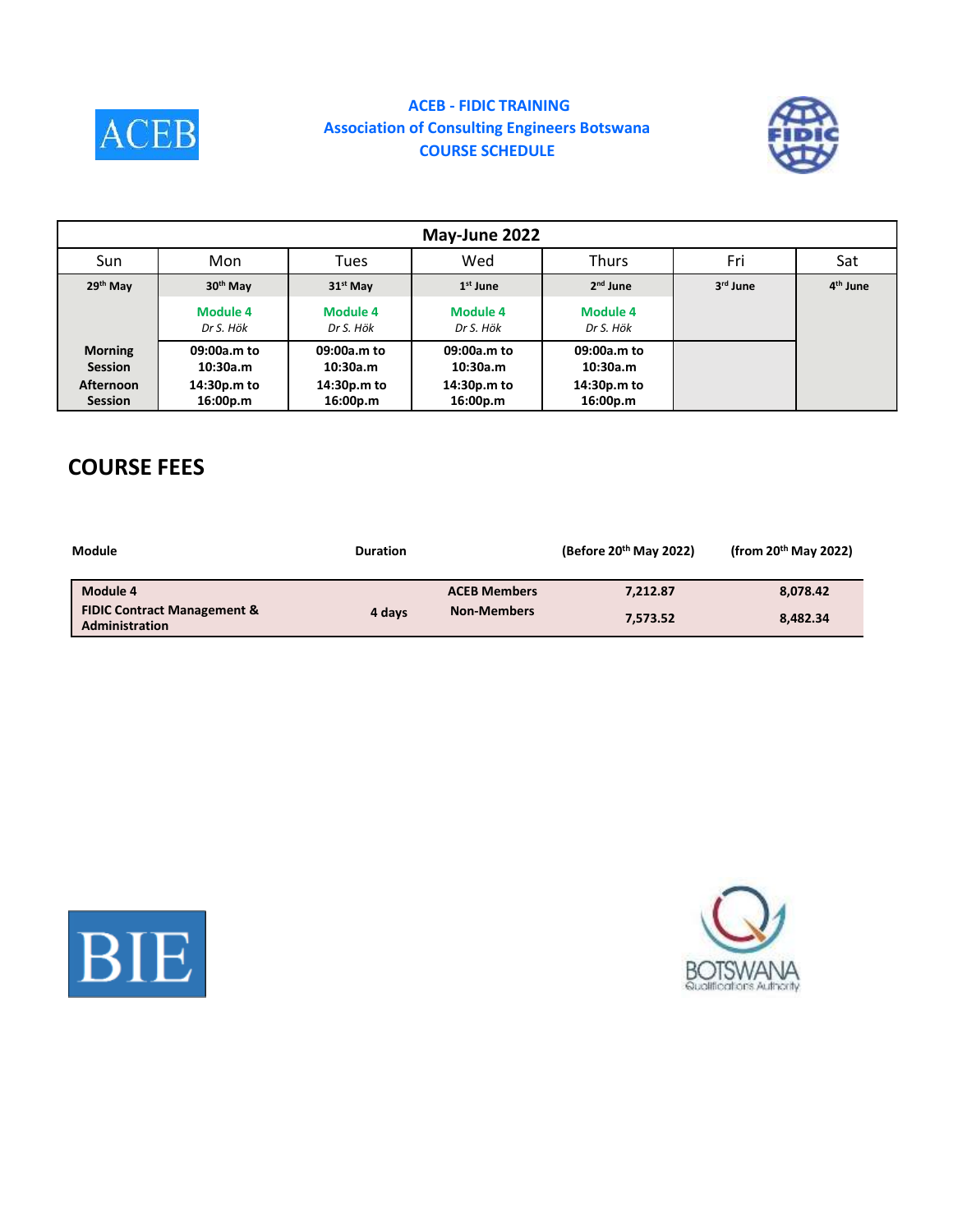## **REGISTRATION FORM**



**ACEB - FIDIC TRAINING**

**Association of Consulting Engineers Botswana**



**FIDIC MODULES**

**30th May – 2 nd June 2022**

### **REGISTRATION FORM**

**Module 4- FIDIC Contracts Management & Administration**

**Delegate Details (Please use BLOCK CAPITALS) - DETAILS TO APPEAR ON NAME BADGE AND COURSE CERTIFICATE.**

| Mr/Mrs/Miss/Dr. - Full Names               |                                                       |                                                        |                 |                       |                |                 |              |            |  |
|--------------------------------------------|-------------------------------------------------------|--------------------------------------------------------|-----------------|-----------------------|----------------|-----------------|--------------|------------|--|
| <b>Job Title</b>                           |                                                       |                                                        |                 |                       |                |                 |              |            |  |
| Company / Organisation                     |                                                       |                                                        |                 | <b>Postal Address</b> |                |                 |              |            |  |
| <b>Module(s)</b> Completed                 |                                                       | (Tick the completed modules)                           |                 |                       |                |                 |              |            |  |
| Module 0                                   |                                                       | Module 1                                               | <b>Module 2</b> | Module 3              |                | Module 4        |              | <b>IMW</b> |  |
| Email<br><b>Mobile Number</b>              |                                                       |                                                        |                 |                       |                |                 |              |            |  |
| MODULE 4 (30th May to 2nd June 2022)       |                                                       |                                                        |                 |                       |                |                 |              |            |  |
| Is your company an ACEB Member?            |                                                       |                                                        |                 | <b>YES</b>            | NO             |                 |              |            |  |
| COSTS: (PLEASE FILL IN RELEVANT AMOUNT(S)) |                                                       |                                                        |                 |                       |                |                 |              |            |  |
| Module 4                                   | Early Registration (before 20 <sup>th</sup> May 2022) |                                                        | 7,212.87        |                       | (ACEB Members) |                 |              |            |  |
|                                            |                                                       | PAYMENT BEFORE 2-0 <sup>th</sup> May 2022 IS ESSENTIAL |                 | 7,573.52              |                | (Non - Members) |              |            |  |
|                                            | Late Registration (after 20 <sup>th</sup> May 2022)   |                                                        | 8,078.42        |                       | (ACEB Members) |                 |              |            |  |
|                                            |                                                       |                                                        |                 | 8,482.34              |                | (Non - Members) |              |            |  |
|                                            |                                                       |                                                        |                 |                       |                |                 | <b>TOTAL</b> |            |  |

#### **VAT INCLUSIVE**

#### **Terms & Conditions:**

- Payment must be made before the course date and must be accompanied by the registration form.
- The full fee is payable, if you cancel less than 5 working days prior to the start of the course, a 25% cancellation fee will be charged (to cover administration costs).
- If you fail to attend the course you will still be liable for the full registration fee, but substitutions and transfers can be made at any time.
- ACEB reserves the right to change/cancel the course date, speakers or venue without prior notification.

#### **DELEGATE'S SIGNATURE: DATE:**

By signing this Registration Form you hereby agree that you have read and understood the above Terms and Conditions.

**Please e-mail Proof of Payment together with the Registration Form to**

**[info@aceb.org.bw](mailto:info@aceb.org.bw) or [admin@aceb.org.bw;](mailto:admin@aceb.org.bw) for:**

**ATTENTION: LESEDI ONNENG**

**Full Payment of the Course/s Fees are Due in advance as Follows:**